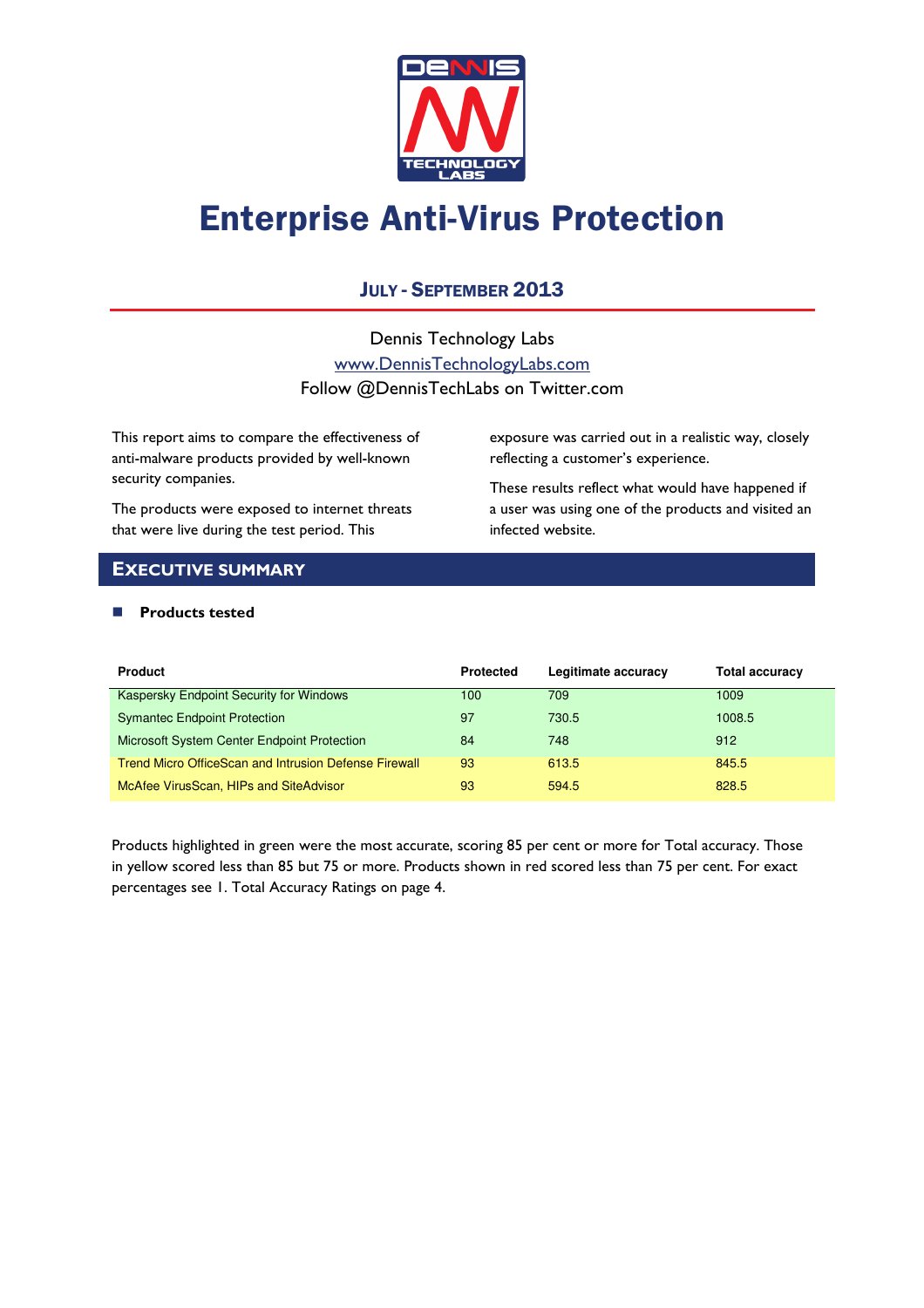### The effectiveness of enterprise anti-malware software varies widely.

Although nearly every product was compromised at least once, the most effective protected the system in the vast majority of cases. The best (from Kaspersky and Symantec) were 97-100 per cent effective. However, the least effective (Microsoft System Center Endpoint Protection) was compromised by 16 per cent of the threats.

### **Blocking malicious sites based on reputation is an effective approach.**

Those products that prevented users from visiting the malicious sites in the first place gained a significant advantage. If the malware can't download onto the victim's computer then the anti-malware software faces less of an ongoing challenge.

#### $\blacksquare$  The anti-malware programs generally accurate when evaluating legitimate software.

Most of the software would delegate some decisions to users when installing legitimate software. Products from Trend Micro and McAfee were the most paranoid and onerous to use, while those from Kaspersky and Symantec asked users a handful of questions and blocked one program each without asking. Microsoft's solution was the least intrusive and so was the most effective in this part of the test.

### **Now Which was the best product?**

The most accurate programs were Kaspersky Endpoint Security for Windows and Symantec Endpoint Protection. With 0.5 points between them they effectively draw for first place and both products receive our AAA award in this test. Microsoft, Trend Micro and McAfee are awarded A, B and C awards respectively.

Simon Edwards, Dennis Technology Labs, 7th October 2013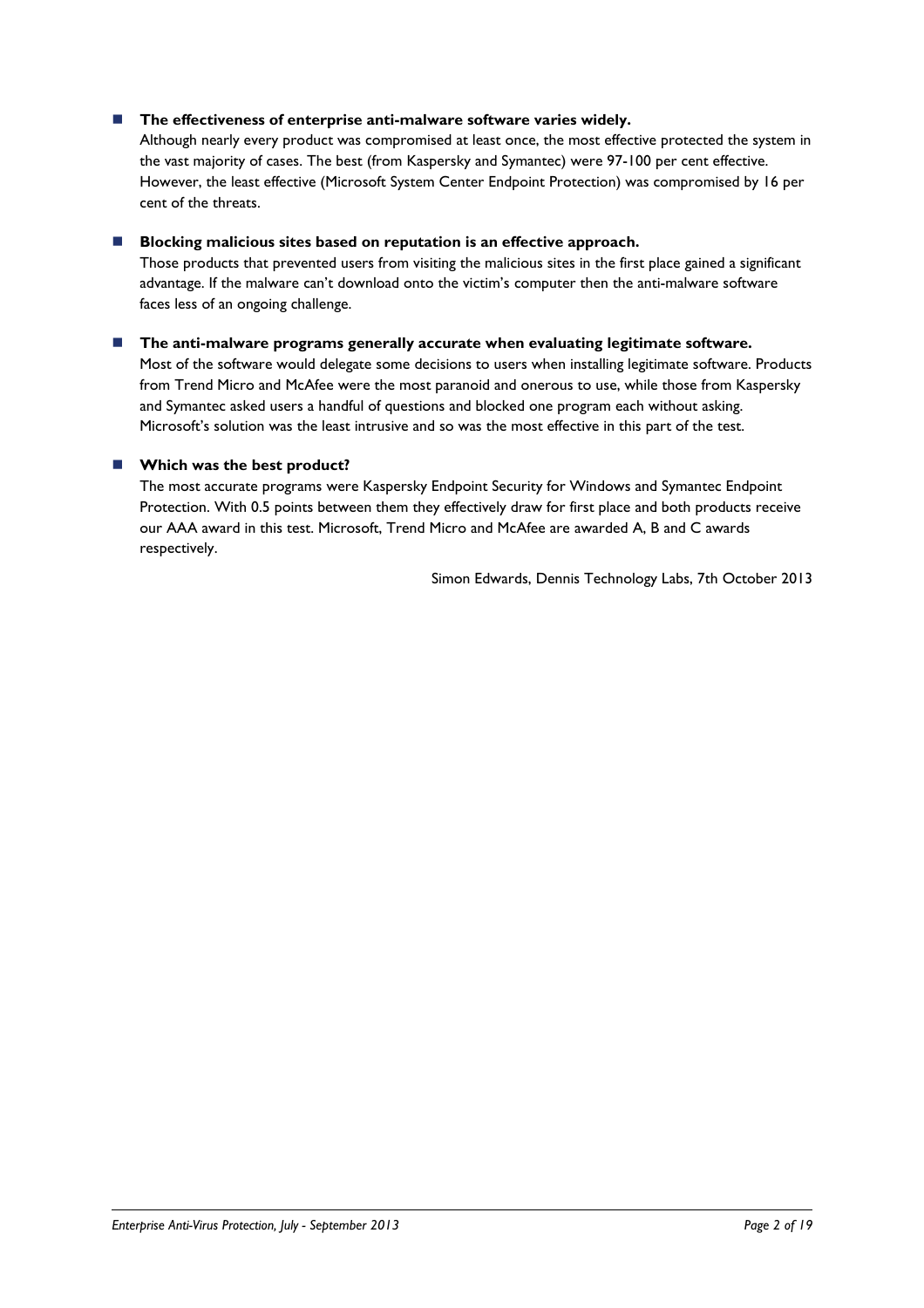### **CONTENTS**

Document version 1.1. Edited 6th November 2013: Corrected example values in formula for 5.3 Accuracy ratings and maximum/minimum values for 5.4 Distribution of impact categories.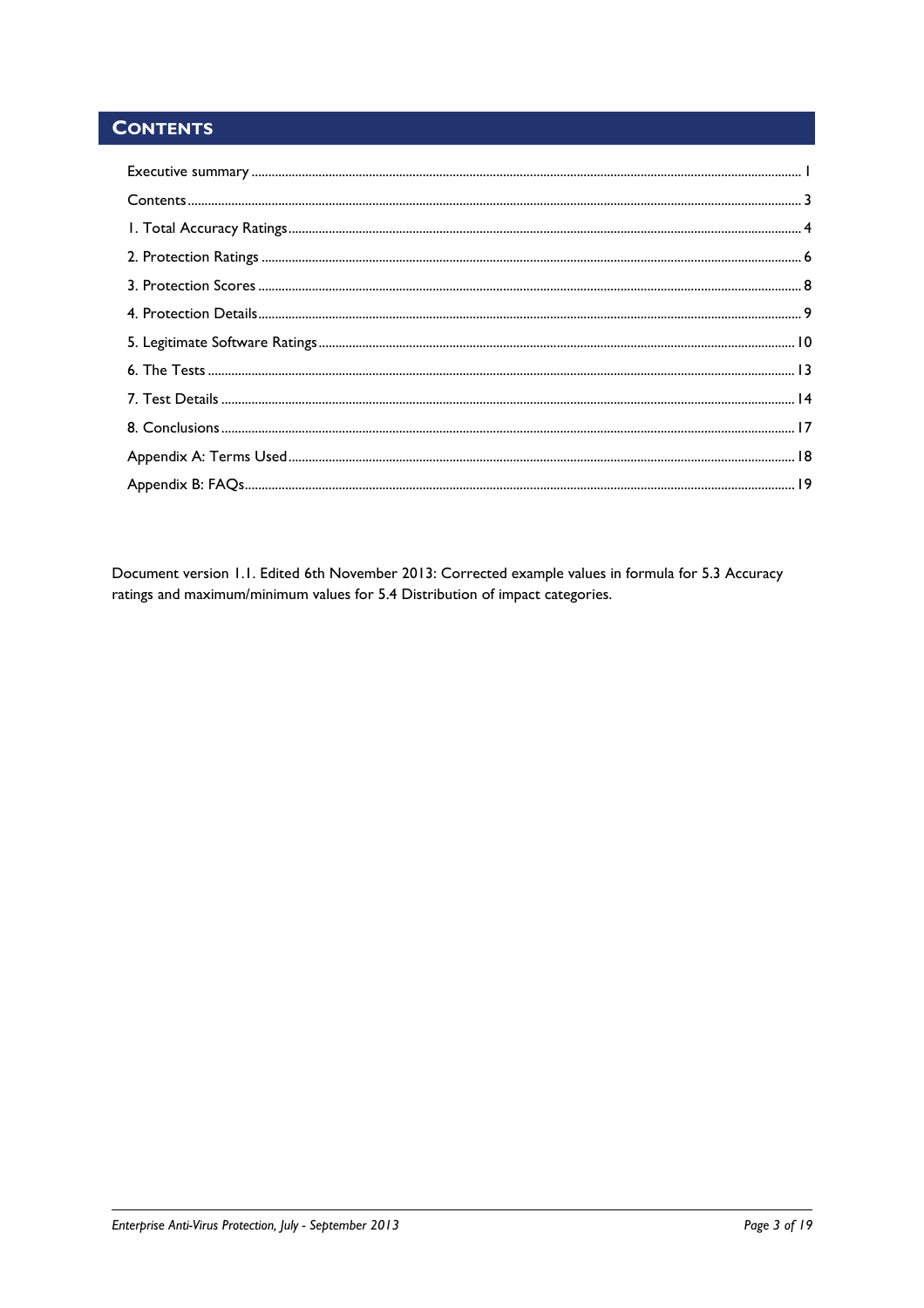### 1. TOTAL ACCURACY RATINGS

The total accuracy ratings provide a way to judge how effectively the security programs work by looking at a single graph.

Anti-malware software should not just detect threats. It should allow legitimate software to run unhindered as well.

The results below take into account how accurately the programs treated threats and handled legitimate software.



The total accuracy ratings take into account successes and failures with both malware and legitimate applications.

We ran two distinct tests: one that measured how the products handled internet threats and one that measured how they handled legitimate programs.

The ideal product would block all threats and allow all legitimate applications.

When a product fails to protect the system against a threat it is compromised. When it warns against, or even blocks, legitimate software then it generates a 'false positive' result.

Products gain points for stopping threats successfully and for allowing users to install and run legitimate software. Products lose points for failing to stop threats and when they handle legitimate files incorrectly.

Each product then receives a final rating based on its performance in each of the 'threat' and 'legitimate software' tests.

These results show a combined accuracy rating, taking into account each product's performance with both threats and non-malicious software.

There is a maximum possible score of 1048 and a minimum of -1,248.

See 5. Legitimate Software Ratings on page 10 for detailed results and an explanation on how the false positive ratings are calculated.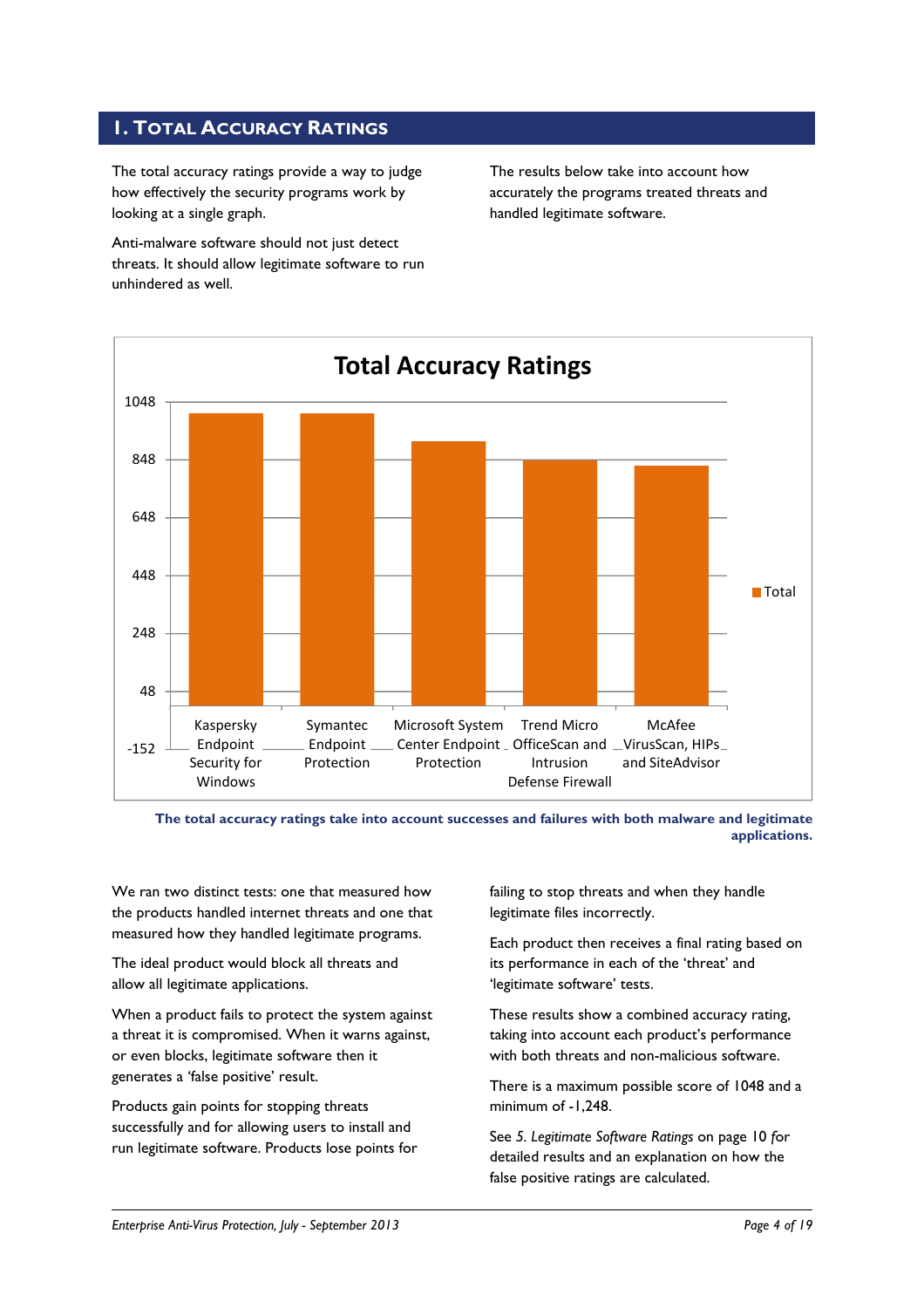### TOTAL ACCURACY RATINGS

| <b>Product</b>                                        | <b>Total Accuracy Rating</b> | Percentage | Award |
|-------------------------------------------------------|------------------------------|------------|-------|
| Kaspersky Endpoint Security for Windows               | 1009                         | 96%        | AAA   |
| <b>Symantec Endpoint Protection</b>                   | 1008.5                       | 96%        | AAA   |
| Microsoft System Center Endpoint Protection           | 912                          | 87%        | A     |
| Trend Micro OfficeScan and Intrusion Defense Firewall | 845.5                        | 81%        | B     |
| McAfee VirusScan, HIPs and SiteAdvisor                | 828.5                        | 79%        | C     |

### **Awards**

The following products win Dennis Technology Labs awards:

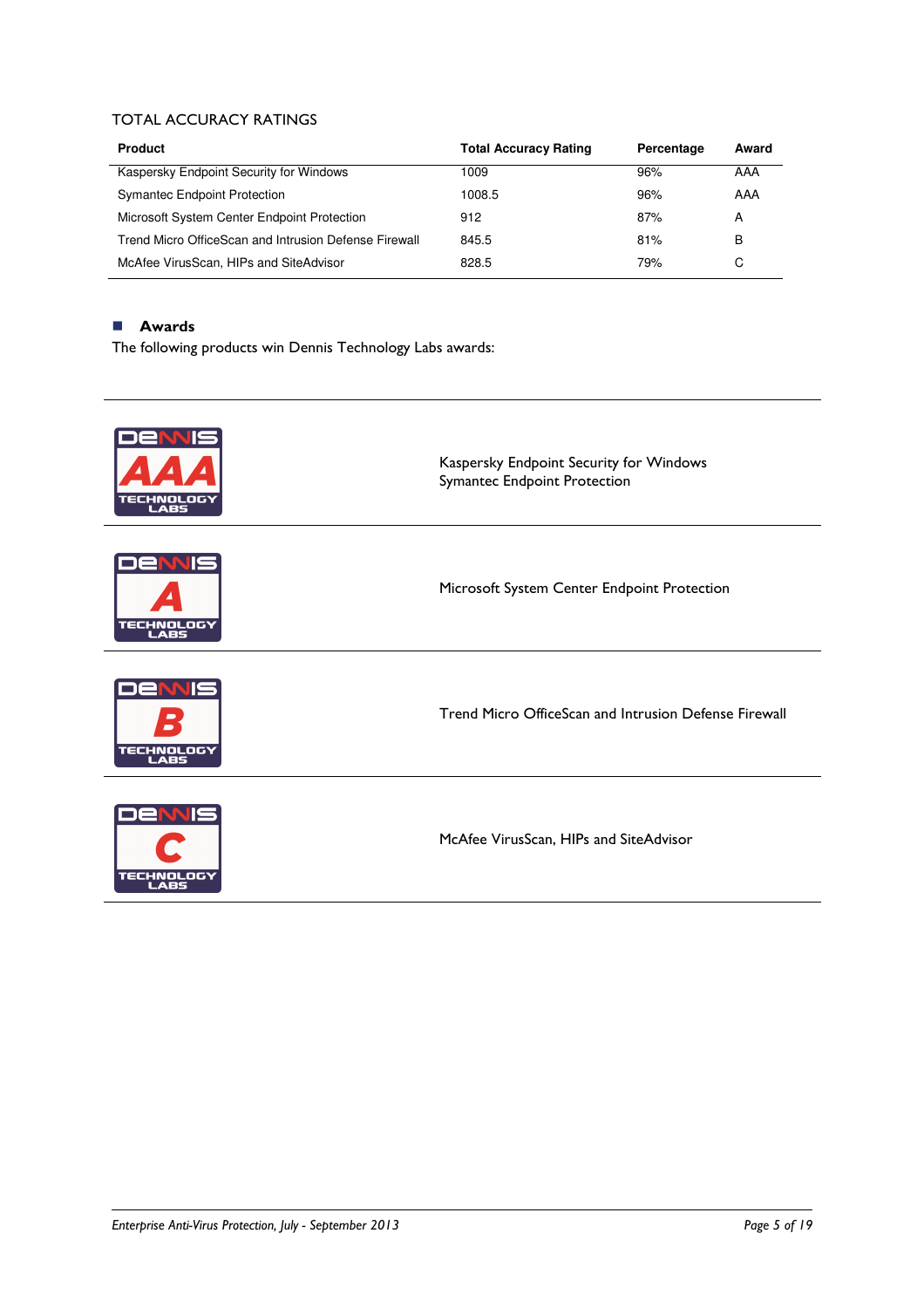### 2. PROTECTION RATINGS

The following results show how each product was scored for its accuracy in handling malware only. They do not take into account false positives.

### Neutralize (+1)

If the product terminated a running threat the result was a neutralization. The product protected the system and was awarded one point.

 Neutralize, complete remediation (+2) The product was awarded a bonus point if, in addition to stopping the malware, it removed all hazardous traces of the attack.

### $\blacksquare$  Defense (+3)

Products that prevented threats from running 'defended' the system and were awarded three points.

### Compromise (-5)

If the threat ran uninhibited on the system, or the system was damaged, five points were deducted.

The best possible protection rating is 300 and the worst is -500.



With protection ratings we award products extra points for completely blocking a threat, while removing points when they are compromised by a threat.

#### How we calculate the ratings

Symantec Endpoint Protection defended against 94 of the 100 threats. It neutralized three threats with full remediation.

It gained three points for each defense (3x94); two for the remediated neutralizations (2x3) and was compromised twice (-5x2), totaling 278.

Kaspersky Endpoint Security scored higher, mainly because it was not compromised at all. It defended 100 times and so its score was  $(3 \times 100) = 300$ .

The score weighting gives credit to products that deny malware any opportunity to tamper with the system and penalizes heavily those that fail to prevent an infection.

It is possible to apply your own weightings if you feel that compromises should be penalized more or less heavily. To do so use the results from 4. Protection Details on page 9.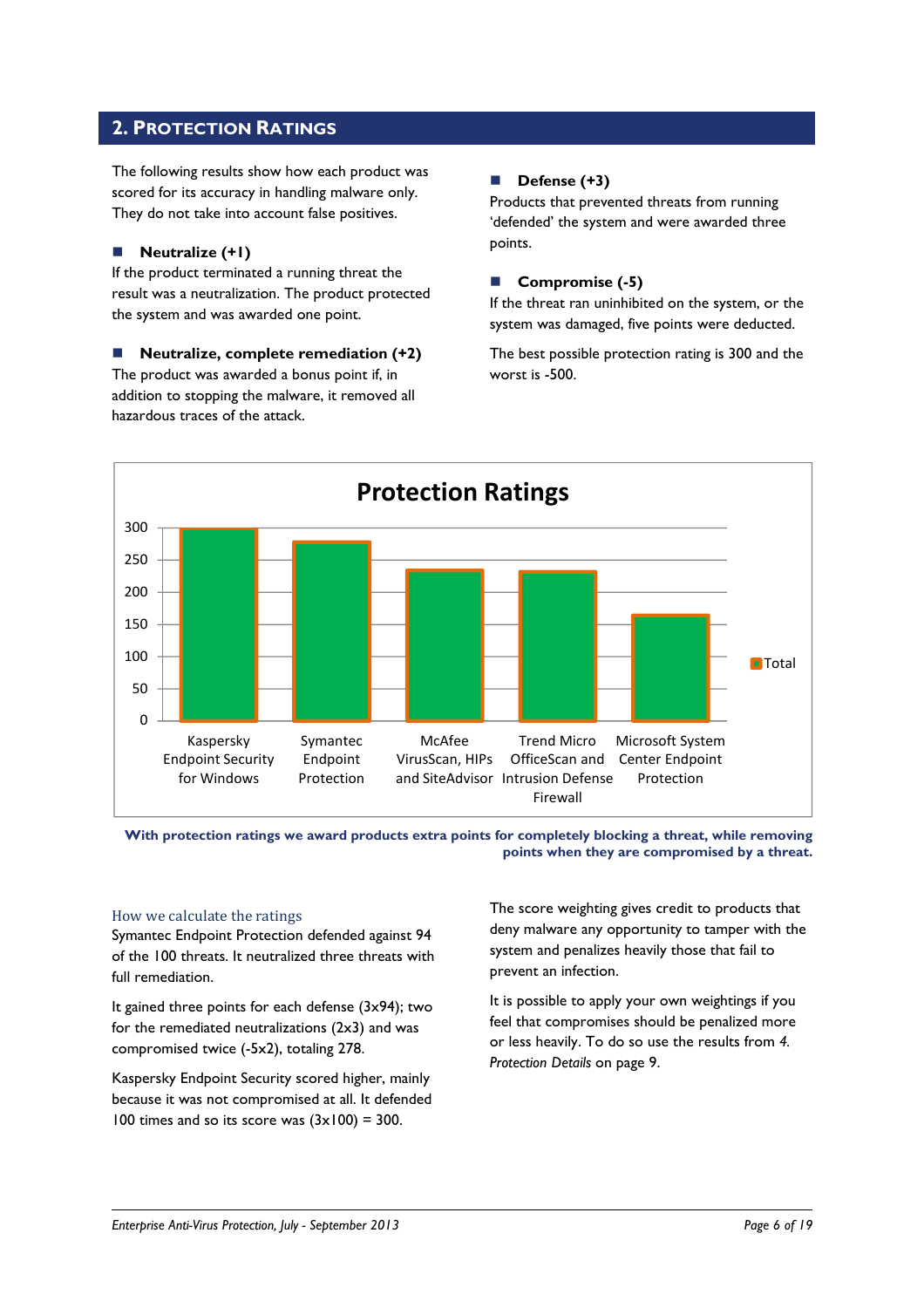### PROTECTION RATINGS

| <b>Product</b>                                        | <b>Protection Rating</b> |
|-------------------------------------------------------|--------------------------|
| Kaspersky Endpoint Security for Windows               | 300                      |
| <b>Symantec Endpoint Protection</b>                   | 278                      |
| McAfee VirusScan, HIPs and SiteAdvisor                | 234                      |
| Trend Micro OfficeScan and Intrusion Defense Firewall | 232                      |
| Microsoft System Center Endpoint Protection           | 164                      |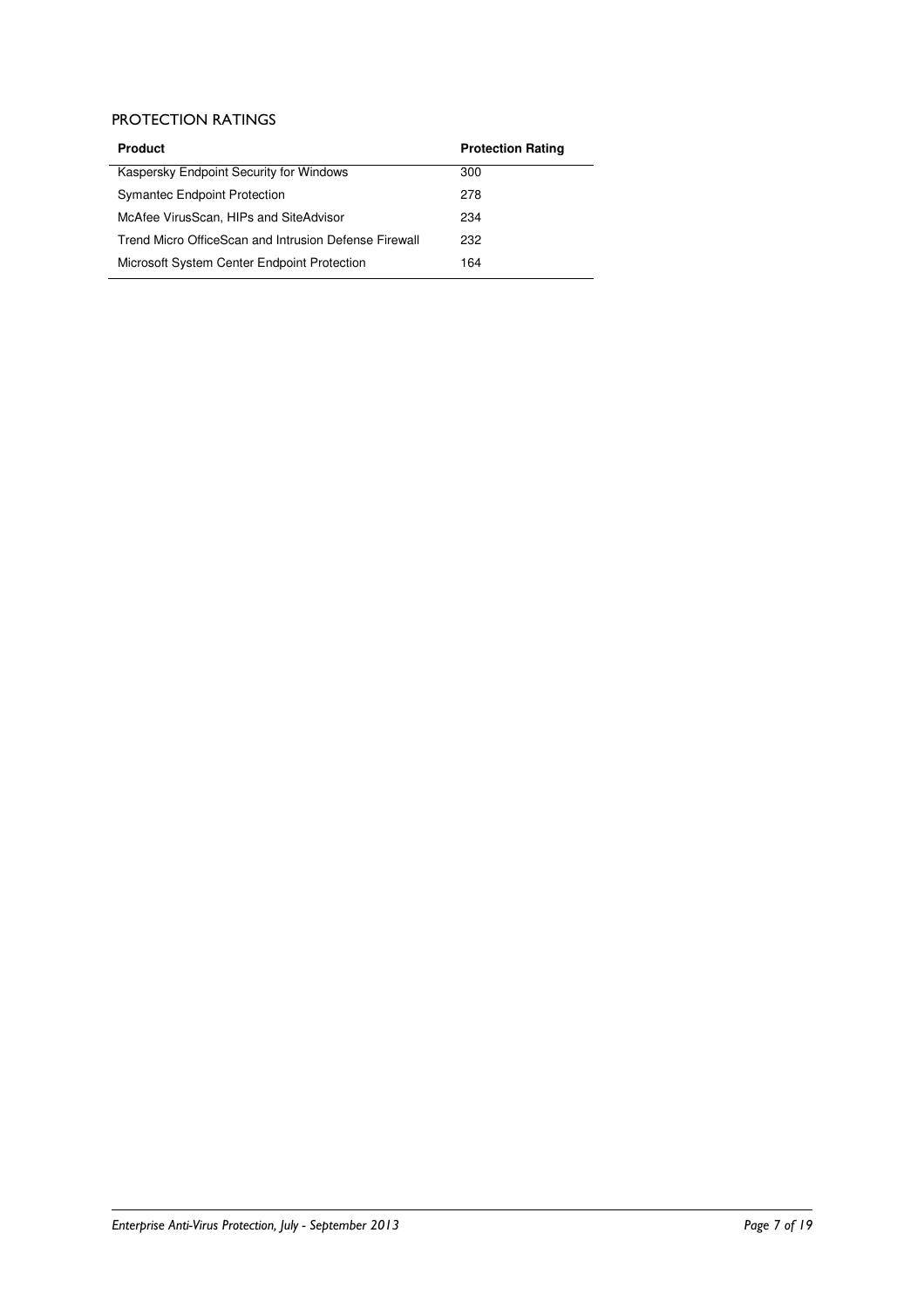### 3. PROTECTION SCORES

The following illustrates the general level of protection, combining defended and neutralized results.

There is no distinction made between these different levels of protection. Either a system is protected or it is not.



The protection scores simply indicate how many time each product prevented a threat from compromising the system.

### PROTECTION SCORES

| <b>Product</b>                                        | <b>Protected Scores</b> |
|-------------------------------------------------------|-------------------------|
| Kaspersky Endpoint Security for Windows               | 100                     |
| <b>Symantec Endpoint Protection</b>                   | 97                      |
| Trend Micro OfficeScan and Intrusion Defense Firewall | 93                      |
| McAfee VirusScan, HIPs and SiteAdvisor                | 93                      |
| Microsoft System Center Endpoint Protection           | 84                      |

(Average: 93 per cent)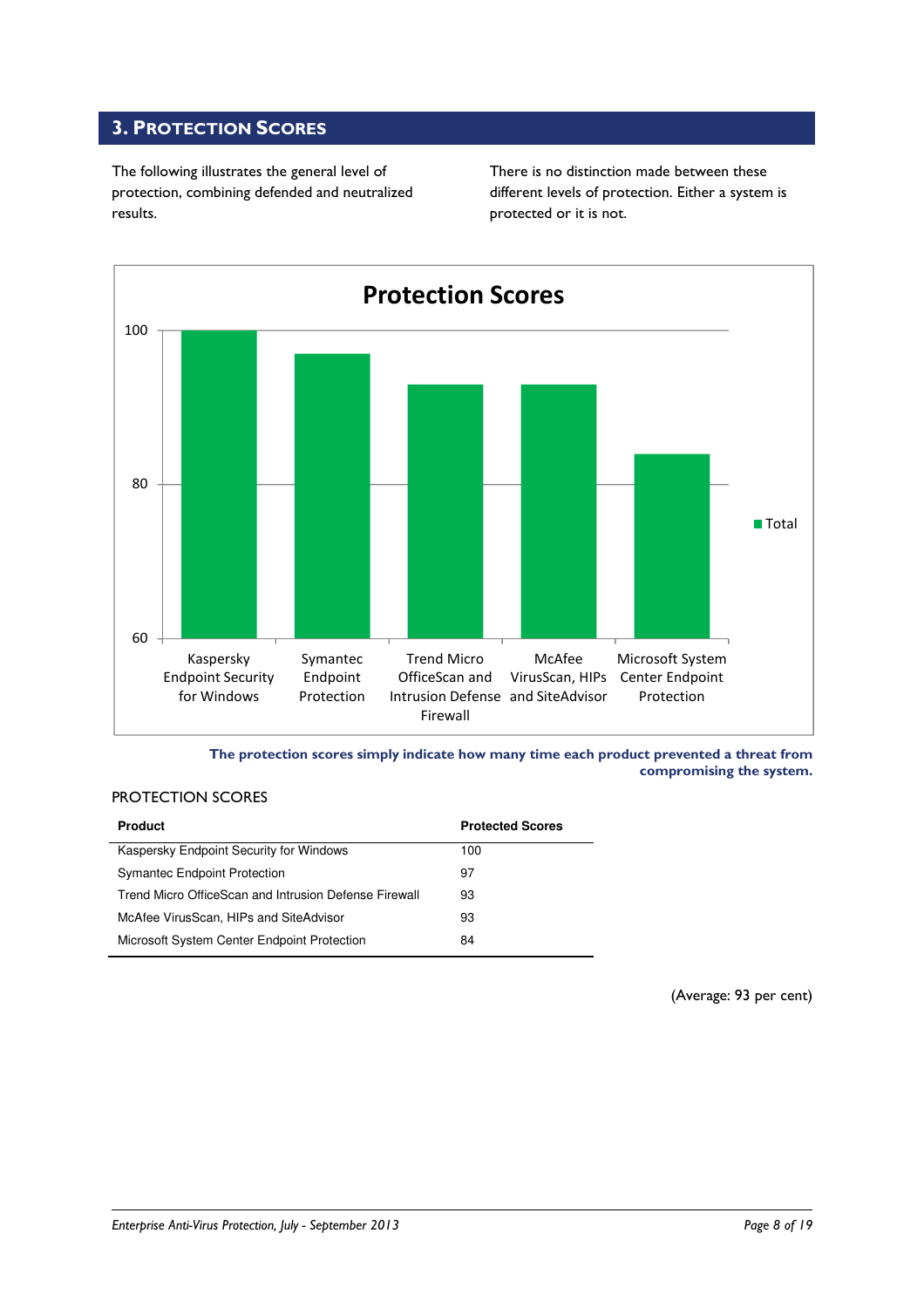### 4. PROTECTION DETAILS

The security products provided different levels of protection. When a product defended against a threat, it prevented the malware from gaining a foothold on the target system. A threat might have been able to exploit or infect the system and, in some cases, the product neutralized it either after the exploit ran or later. When it couldn't the system was compromised.



The graph shows details on how the products handled the attacks. They are ordered according to their protection scores. For overall protection scores see 3. Protection Scores on page 8.

### PROTECTION DETAILS

| <b>Product</b>                                        | <b>Sum Defended</b> | <b>Sum Neutralized</b> | <b>Sum Compromised</b> |
|-------------------------------------------------------|---------------------|------------------------|------------------------|
| Kaspersky Endpoint Security for Windows               | 100                 |                        |                        |
| <b>Symantec Endpoint Protection</b>                   | 94                  | З                      |                        |
| McAfee VirusScan, HIPs and SiteAdvisor                | 88                  | 5                      |                        |
| Trend Micro OfficeScan and Intrusion Defense Firewall | 87                  | 6                      |                        |
| Microsoft System Center Endpoint Protection           | 80                  | 4                      | 16                     |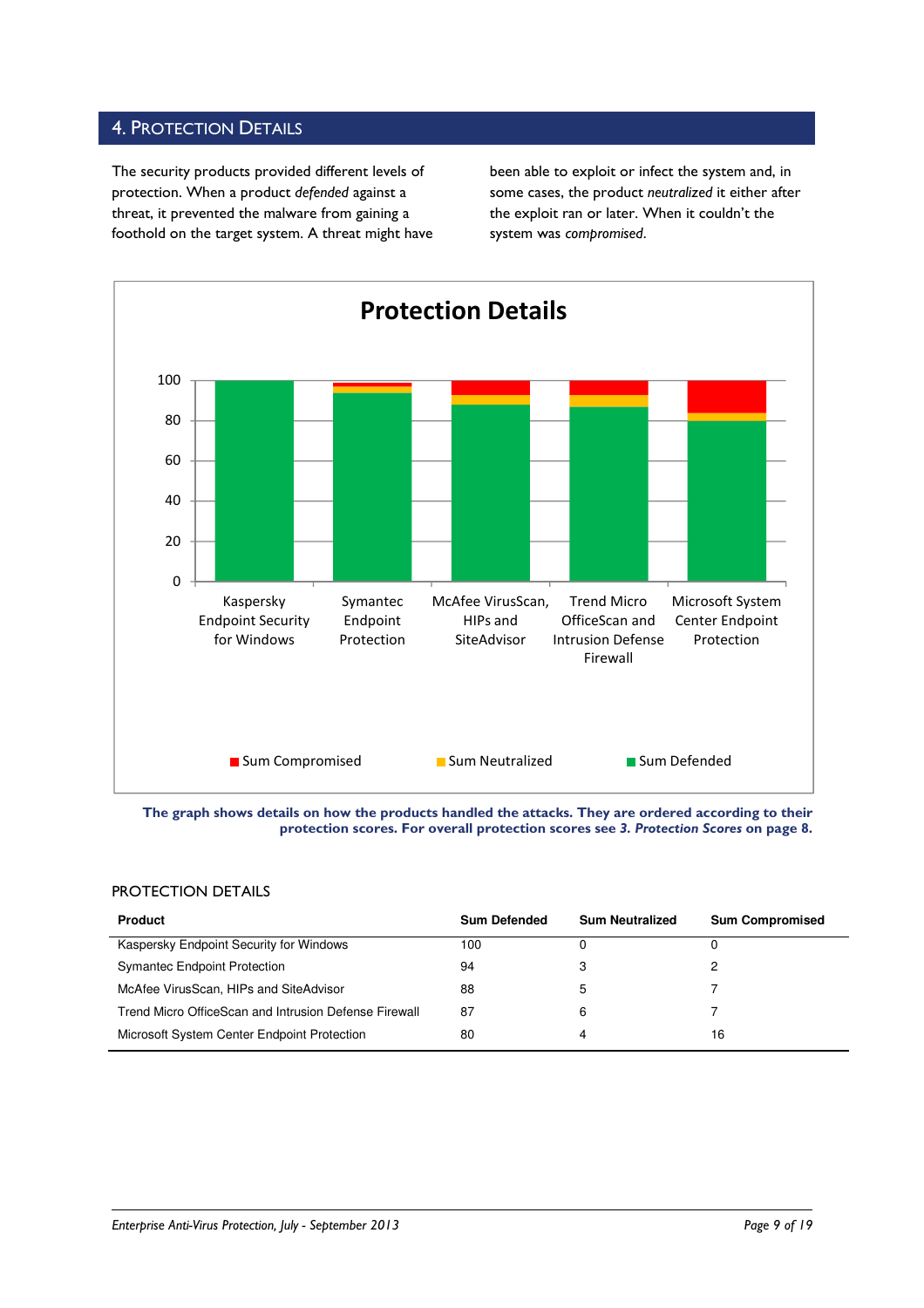### 5. LEGITIMATE SOFTWARE RATINGS

The legitimate software accuracy ratings provide a way to judge how effectively the security programs handle non-malicious software by looking at a single graph.

Anti-malware software should legitimate software to run unhindered. These results take into account the level of any interaction that the product demands of the user, as well as the prevalence of the legitimate program. To understand how we calculate these ratings see 5.3 Accuracy ratings on page 12



When a product misclassified a popular program it faced a stronger penalty than if the file was more obscure.

### LEGITIMATE SOFTWARE RATINGS

| <b>Product</b>                                        | <b>Accuracy Rating</b> |
|-------------------------------------------------------|------------------------|
| Microsoft System Center Endpoint Protection           | 748                    |
| <b>Symantec Endpoint Protection</b>                   | 730.5                  |
| Kaspersky Endpoint Security for Windows               | 709                    |
| Trend Micro OfficeScan and Intrusion Defense Firewall | 613.5                  |
| McAfee VirusScan, HIPs and SiteAdvisor                | 594.5                  |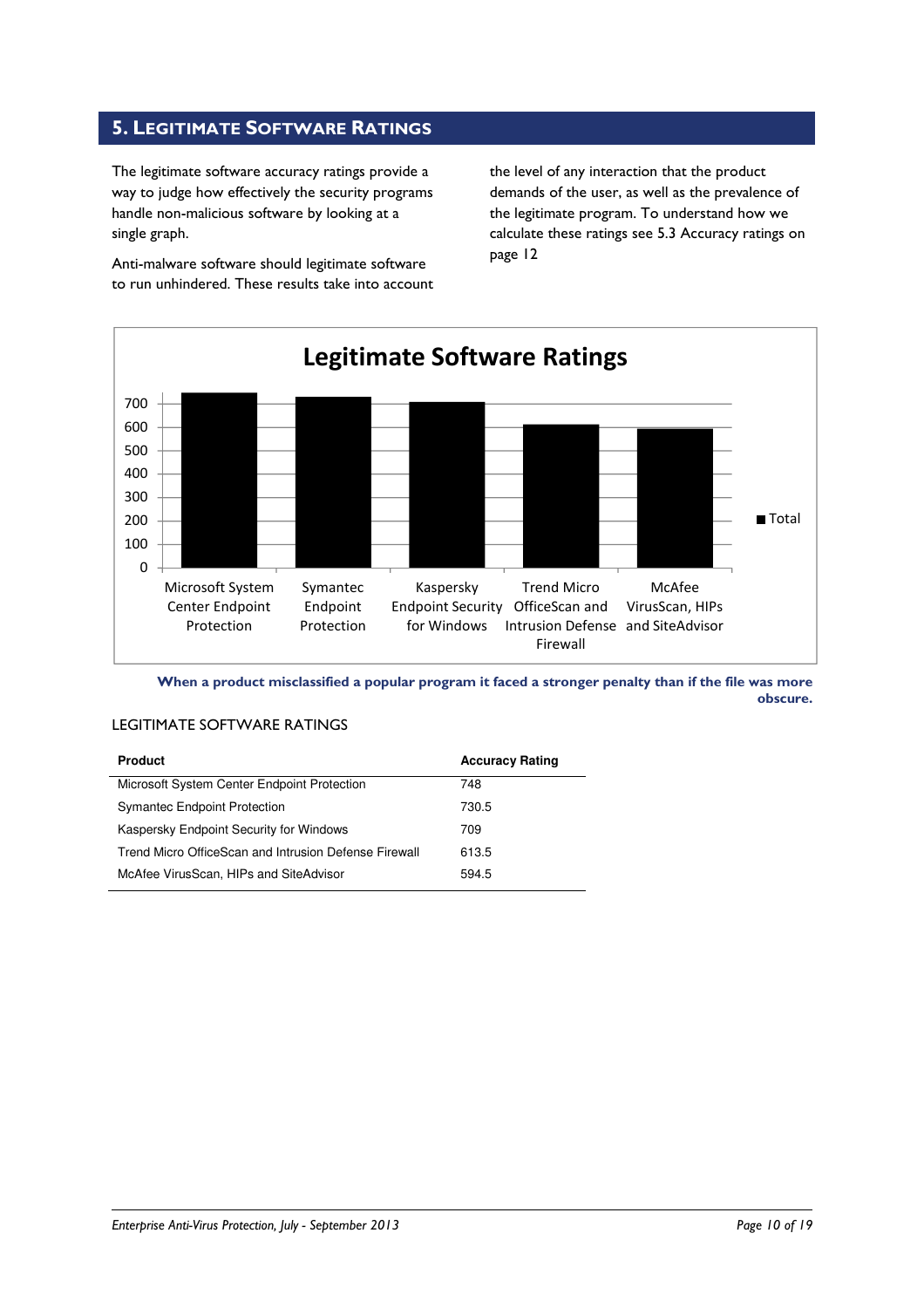### **5.1 Interaction ratings**

A security product needs to be able to protect the system from threats, while allowing legitimate software to work properly. When legitimate software is misclassified as malware a false positive is generated.

In an effort to protect the system some security products will ask the user questions when it encounters software that it is not certain is either fully legitimate or definitely malware.

When measuring how effective each product is we take into account all of the likely outcomes, whether the product allows, blocks or asks different types of questions. In each case a score is allocated.

A product gains top marks if it allows legitimate software to install without requiring the user to answer questions or otherwise interact. It loses points the more interaction is required and the less accurately it behaves.

If a product actually generates a genuine false positive (e.g. "software is malicious") it is penalized heavily.

The results grid below shows the most likely possibilities, along with some outcomes that could only happen if a product was not working properly (e.g. A5 – Object is safe but is blocked automatically).

#### Interaction

|              |                             | <b>None</b> |         | Click to allow Click to allow/block Click to block None       |        |        |   |
|--------------|-----------------------------|-------------|---------|---------------------------------------------------------------|--------|--------|---|
|              |                             | (allowed)   |         | (default allow) (no recommendation) (default block) (blocked) |        |        |   |
|              | Object is safe              |             | $1.5\,$ |                                                               | 0.5    |        | A |
| $\circ$      | Object is unknown           |             |         | 0.5                                                           | 0      | $-0.5$ | в |
| <u>Ficat</u> | Object is not classified    |             | 0.5     |                                                               | $-0.5$ | $-1$   |   |
| ii           | <b>Object is suspicious</b> | 0.5         |         | $-0.5$                                                        | $-1$   | $-1.5$ |   |
| පී           | <b>Object is unwanted</b>   |             | $-0.5$  | $-1$                                                          | $-1.5$ | $-2$   |   |
|              | <b>Object is malicious</b>  | $-0.5$      | $-1$    | $-1.5$                                                        | $-2$   | $-2$   |   |
|              |                             |             |         |                                                               |        |        |   |

Top marks to products that are accurate; those that ask too many questions or are overly suspicious are penalized.

### LEGITIMATE SOFTWARE INCIDENTS

| Product                                               | Interaction                    | <b>Total</b> |
|-------------------------------------------------------|--------------------------------|--------------|
| Kaspersky Endpoint Security for Windows               | Click to allow (default allow) | 5            |
|                                                       | None (blocked)                 |              |
| McAfee VirusScan, HIPs and SiteAdvisor                | Click to block (default block) |              |
|                                                       | None (blocked)                 | 10           |
| Symantec Endpoint Protection                          | Click to block (default block) | 2            |
|                                                       | None (blocked)                 |              |
| Trend Micro OfficeScan and Intrusion Defense Firewall | None (blocked)                 | 11           |
|                                                       |                                |              |

This table shows the number and type of incident that occurred with each product that did not allow the software to install automatically.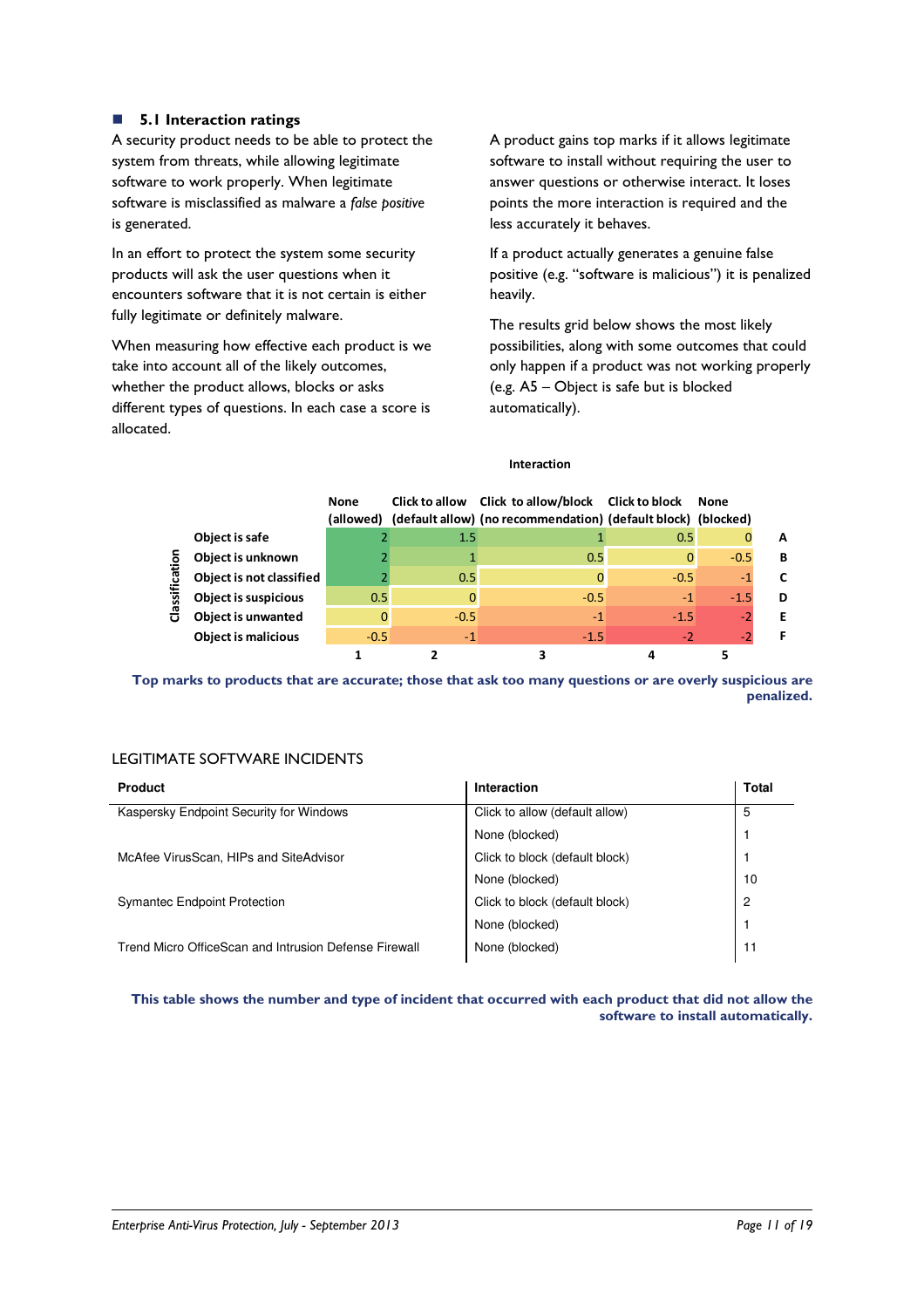### ■ 5.2 Prevalence ratings

The prevalence of each piece of software is significant. If a security product interferes with common applications then the situation is more serious than if it does so with rare ones. That said, it is usually expected that anti-malware programs should not interfere with any legitimate software.

The programs selected for the legitimate software testing were organized into five groups:

Very High Impact; High Impact; Medium Impact; Low Impact; and Very Low Impact.

The table below shows the relative importance of each group expressed as a numerical value. A Very High Impact application is ranked as being five times more significant than a Very Low Impact program.

### LEGITIMATE SOFTWARE PREVALENCE RATING MODIFIERS

| Impact category  | Rating modifier |
|------------------|-----------------|
| Very High Impact | 5               |
| High Impact      | 4               |
| Medium Impact    | 3               |
| Low Impact       | 2               |
| Very Low Impact  |                 |

These categories were attributed to software programs based on their individual weekly download numbers as reported by third-party download sites including Download.com at the time of testing.

Files were downloaded from their original sources, excluding third-party download sites, such as Download.com, wherever possible. This was to reduce the chances that the software had been altered in any way, perhaps having potentially unwanted add-ons included with the installer.

The presence of potentially unwanted add-ons transforms the legitimate software into a product that could be blocked or altered justifiably by antimalware software. As such they are not suitable for this legitimate software test.

The ranges for these categories, in terms of weekly downloads, are recorded in the table Legitimate Software Prevalence Categories.

### LEGITIMATE SOFTWARE PREVALENCE CATEGORIES

| Impact category  | Prevalence       |
|------------------|------------------|
| Very High Impact | >20.000          |
| High Impact      | $1,000 - 20,000$ |
| Medium Impact    | $100 - 999$      |
| Low Impact       | $25 - 99$        |
| Very Low Impact  | < 25             |

### ■ 5.3 Accuracy ratings

The legitimate software accuracy ratings are calculated by multiplying together the interaction and prevalence ratings.

> $accuracy$  rating = number of programs  $x$ (interaction rating x prevalence rating)

For example, if a product allows 10 legitimate, Medium Impact programs to install without any interference then its rating would be calculated like this:

$$
\begin{aligned} \text{accuracy rating} &= 10 \times (2 \times 3) \\ &= 60 \end{aligned}
$$

This formula creates the impact-weighted accuracy ratings used in the graph 5. Legitimate Software Ratings on page 10

### 5.4 Distribution of impact categories

Products that scored highest were the most accurate when handling the legitimate applications used in the test.

The best theoretical score possible is 1,000, while the worst would be -1,000 (assuming that all applications were classified as Very High Impact).

In fact the distribution of applications in the impact categories was not restricted only to Very High Impact. The table below shows the true distribution:

### LEGITIMATE SOFTWARE CATEGORY FREQUENCY

| <b>Prevalence Rating</b> | Frequency |
|--------------------------|-----------|
| Very High Impact         | 31        |
| High Impact              | 38        |
| Medium Impact            | 14        |
| Low Impact               | 8         |
| Very Low Impact          | 9         |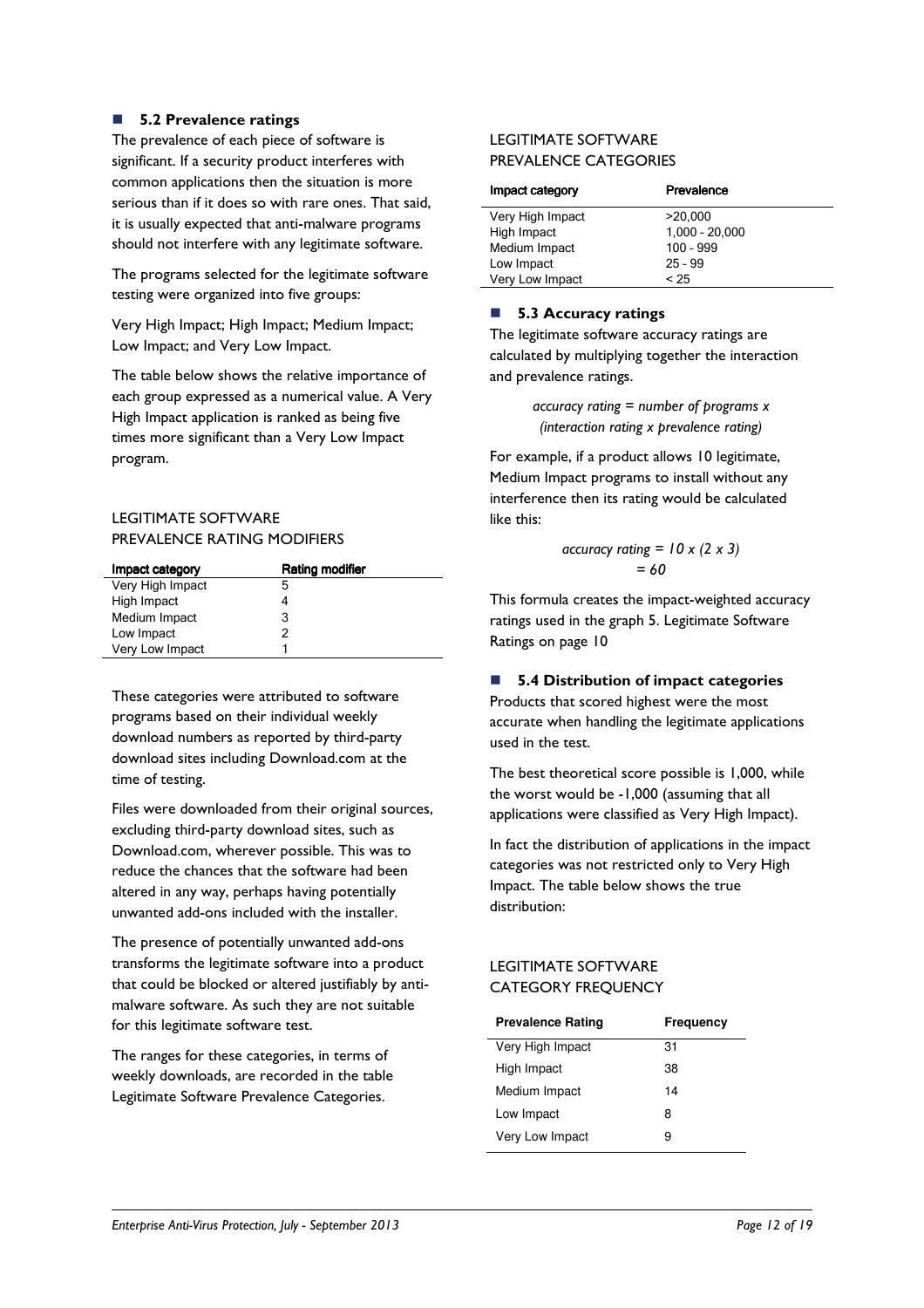### 6. THE TESTS

#### **6.1 The threats**

Providing a realistic user experience was important in order to illustrate what really happens when a user encounters a threat on the internet.

For example, in these tests web-based malware was accessed by visiting an original, infected website using a web browser, and not downloaded from a CD or internal test website.

All target systems were fully exposed to the threats. This means that any exploit code was allowed to run, as were other malicious files, They were run and permitted to perform exactly as they were designed to, subject to checks made by the installed security software.

A minimum time period of five minutes was provided to allow the malware an opportunity to act.

### ■ 6.2 Test rounds

Tests were conducted in rounds. Each round recorded the exposure of every product to a specific threat. For example, in 'round one' each of the products was exposed to the same malicious website.

At the end of each round the test systems were completely reset to remove any possible trace of malware before the next test began.

#### **6.3 Monitoring**

Close logging of the target systems was necessary to gauge the relative successes of the malware and the anti-malware software. This included recording activity such as network traffic, the creation of files and processes and changes made to important files.

#### ■ 6.4 Levels of protection

The products displayed different levels of protection. Sometimes a product would prevent a threat from executing, or at least making any significant changes to the target system.

In other cases a threat might be able to perform some tasks on the target (such as exploiting a security vulnerability or executing a malicious program), after which the security product would intervene and remove some or all of the malware. Finally, a threat may be able to bypass the security product and carry out its malicious tasks unhindered. It may even be able to disable the security software.

Occasionally Windows' own protection system might handle a threat while the anti-virus program ignored it. Another outcome is that the malware may crash for various reasons.

The different levels of protection provided by each product were recorded following analysis of the log files.

If malware failed to perform properly in a given incident, perhaps because of the very presence of the security product, rather than any specific defending action that the product took, the product was given the benefit of the doubt and a Defended result was recorded.

If the test system was damaged, becoming hard to use following an attempted attack, this was counted as a compromise even if the active parts of the malware had eventually been removed by the product.

#### ■ 6.5 Types of protection

All of the products tested provided two main types of protection: real-time and on-demand. Real-time protection monitors the system constantly in an attempt to prevent a threat from gaining access.

On-demand protection is essentially a 'virus scan' that is run by the user at an arbitrary time.

The test results note each product's behavior when a threat is introduced and afterwards. The real-time protection mechanism was monitored throughout the test, while an on-demand scan was run towards the end of each test to measure how safe the product determined the system to be.

Manual scans were run only when a tester determined that malware had made an interaction with the target system. In other words, if the security product claimed to block the attack at the initial stage, and the monitoring logs supported this claim, the case was considered closed and a Defended result was recorded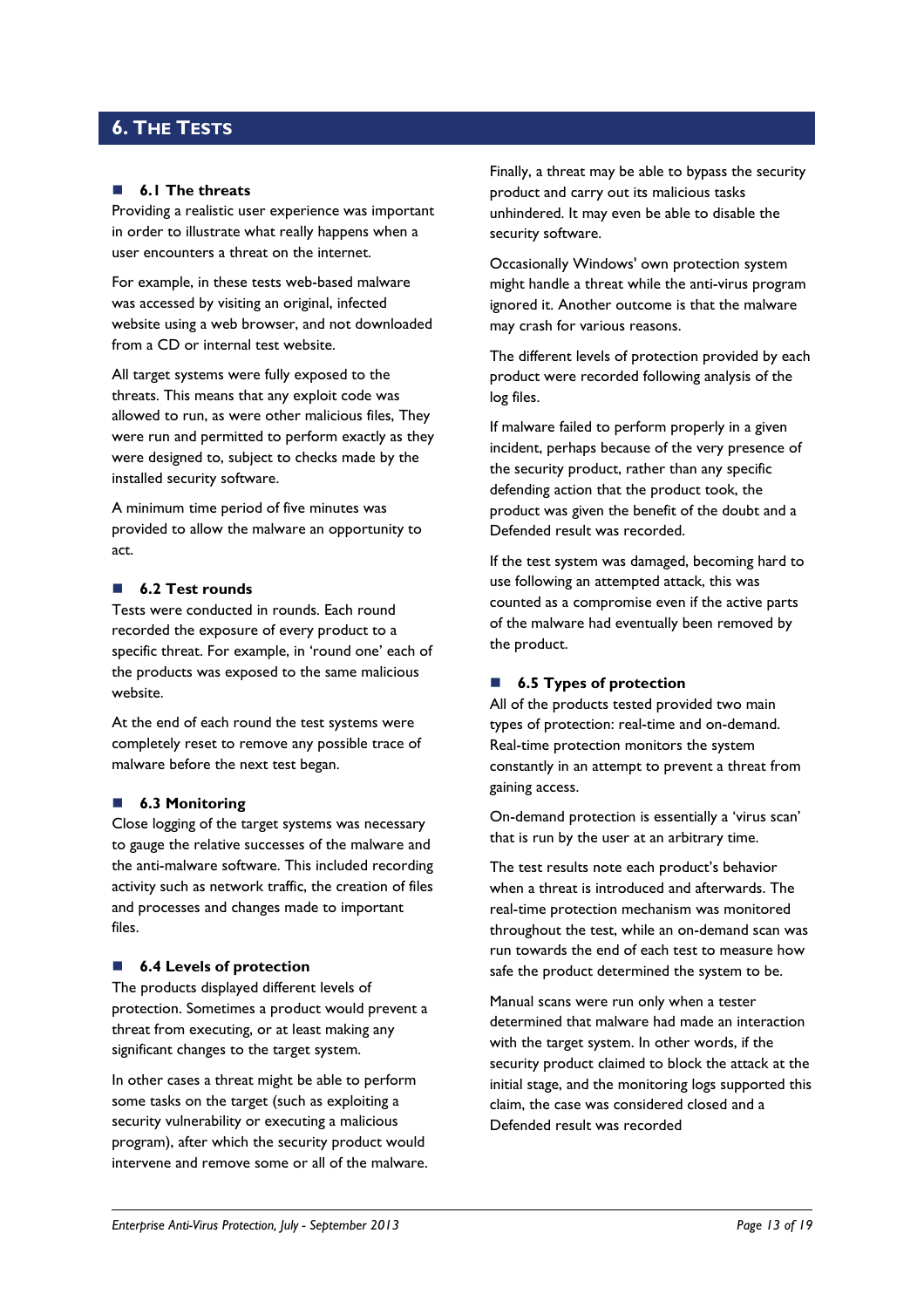### 7. TEST DETAILS

### **7.1 The targets**

To create a fair testing environment, each product was installed on a clean Windows 7 Home Premium 64-bit target system. The operating system was updated with Service Pack 1 (SP1), although no later patches or updates were applied.

We test with Windows 7 SP1 due to the high prevalence of internet threats that work with this operating system. The prevalence of these threats suggests that there are many systems with this level of patching currently connected to the internet.

At the time of testing Windows 7 was being used heavily by consumers and businesses.

According to Net Applications, which monitors the popularity of operating systems and web browsers, Windows 7 accounted for 44.49 per cent of the desktop operating system market. It was the market leader, with Windows XP coming a close second (37.19 per cent).

Windows 8 and Windows Vista came a distant third and fourth (5.4 per cent and 4.24 per cent) respectively<sup>1</sup>.

Our aim is to test the security product and not the protection provided by keeping systems completely up to date with patches and other mechanisms. Patching will inevitably improve the security of the system and readers are advised to keep all software updated.

A selection of legitimate but vulnerable software was pre-installed on the target systems. These posed security risks, as they contained known security issues. They included versions of Adobe Flash Player, Adobe Reader and Java.

A different security product was then installed on each system. Each product's update mechanism was used to download the latest version with the most recent definitions and other elements.

Due to the dynamic nature of the tests, which were carried out in real-time with live malicious websites, the products' update systems were

<sup>1</sup>Net Market Share (Net Applications), http://www.netmarketshare.com/

-

allowed to run automatically and were also run manually before each test round was carried out.

The products were also allowed to 'call home' should they be programmed to query databases in real-time. Some products might automatically upgrade themselves during the test. At any given time of testing, the very latest version of each program was used.

Each target systems was a physical PC, not a virtual machine, and was connected to the internet via its own virtual network (VLAN) to avoid crossinfection of malware.

### ■ 7.2 Threat selection

The malicious web links (URLs) used in the tests were not provided by any anti-malware vendor.

They were picked from lists generated by Dennis Technology Labs' own malicious site detection system, which uses popular search engine keywords submitted to Google. It analyses sites that are returned in the search results from a number of search engines and adds them to a database of malicious websites.

In all cases, a control system (Verification Target System - VTS) was used to confirm that the URLs linked to actively malicious sites.

Malicious URLs and files are not shared with any vendors during the testing process.

### **7.3 Test stages**

There were three main stages in each individual test:

- 1. Introduction
- 2. Observation
- 3. Remediation

During the Introduction stage, the target system was exposed to a threat. Before the threat was introduced, a snapshot was taken of the system. This created a list of Registry entries and files on the hard disk. The threat was then introduced.

Immediately after the system's exposure to the threat, the Observation stage is reached. During this time, which typically lasted at least 10 minutes, the tester monitored the system both visually and using a range of third-party tools.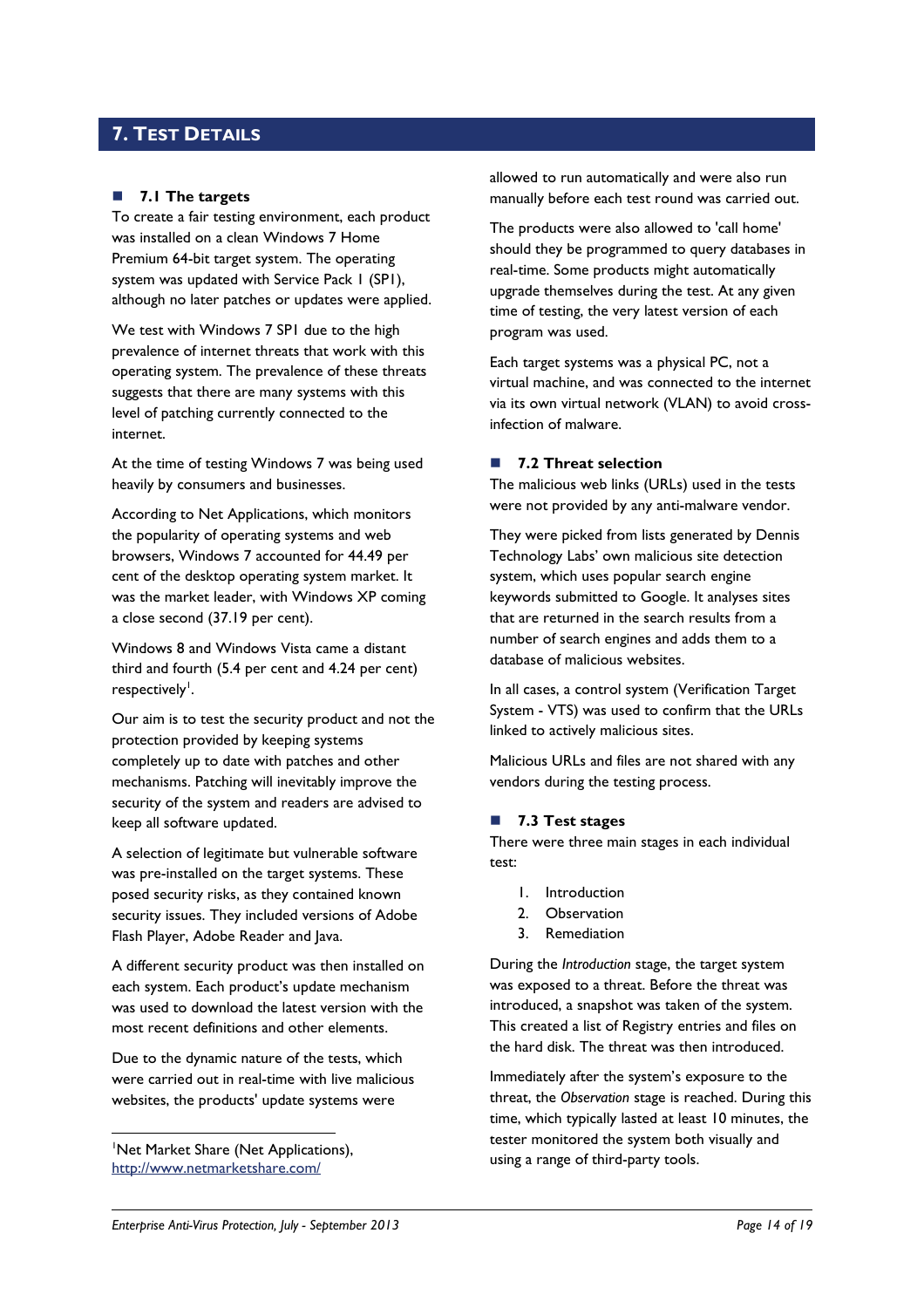The tester reacted to pop-ups and other prompts according to the directives described below (see 7.5 Observation and intervention below.

In the event that hostile activity to other internet users was observed, such as when spam was being sent by the target, this stage was cut short.

The Observation stage concluded with another system snapshot. This 'exposed' snapshot was compared to the original 'clean' snapshot and a report generated. The system was then rebooted.

The Remediation stage is designed to test the products' ability to clean an infected system. If it defended against the threat in the Observation stage then we skipped it. An on-demand scan was run on the target, after which a 'scanned' snapshot was taken. This was compared to the original 'clean' snapshot and a report was generated.

All log files, including the snapshot reports and the product's own log files, were recovered from the target.

In some cases the target may become so damaged that log recovery is considered impractical. The target was then reset to a clean state, ready for the next test.

### 7.4 Threat introduction

Malicious websites were visited in real-time using the web browser. This risky behavior was conducted using live internet connections. URLs were typed manually into the browser.

Web-hosted malware often changes over time. Visiting the same site over a short period of time can expose systems to what appear to be a range of threats (although it may be the same threat, slightly altered to avoid detection).

Also, many infected sites will only attack a particular IP address once, which makes it hard to test more than one product against the same threat.

In order to improve the chances that each target system received the same experience from a malicious web server, we used a web replay system.

When the verification target systems visited a malicious site, the page's content, including malicious code, was downloaded, stored and loaded into the replay system. When each target system subsequently visited the site, it received exactly the same content.

The network configurations were set to allow all products unfettered access to the internet throughout the test, regardless of the web replay systems.

### ■ 7.5 Observation and intervention

Throughout each test, the target system was observed both manually and in real-time. This enabled the tester to take comprehensive notes about the system's perceived behavior, as well as to compare visual alerts with the products' log entries.

At certain stages the tester was required to act as a regular user. To achieve consistency, the tester followed a policy for handling certain situations, including dealing with pop-ups displayed by products or the operating system, system crashes, invitations by malware to perform tasks and so on.

This user behavior policy included the following directives:

- 1. Act naively. Allow the threat a good chance to introduce itself to the target by clicking OK to malicious prompts, for example.
- 2. Don't be too stubborn in retrying blocked downloads. If a product warns against visiting a site, don't take further measures to visit that site.
- 3. Where malware is downloaded as a Zip file, or similar, extract it to the Desktop then attempt to run it. If the archive is protected by a password, and that password is known to you (e.g. it was included in the body of the original malicious email), use it.
- 4. Always click the default option. This applies to security product pop-ups, operating system prompts (including Windows firewall) and malware invitations to act.
- 5. If there is no default option, wait. Give the prompt 20 seconds to choose a course of action automatically.
- 6. If no action is taken automatically, choose the first option. Where options are listed vertically, choose the top one. Where options are listed horizontally, choose the left-hand one.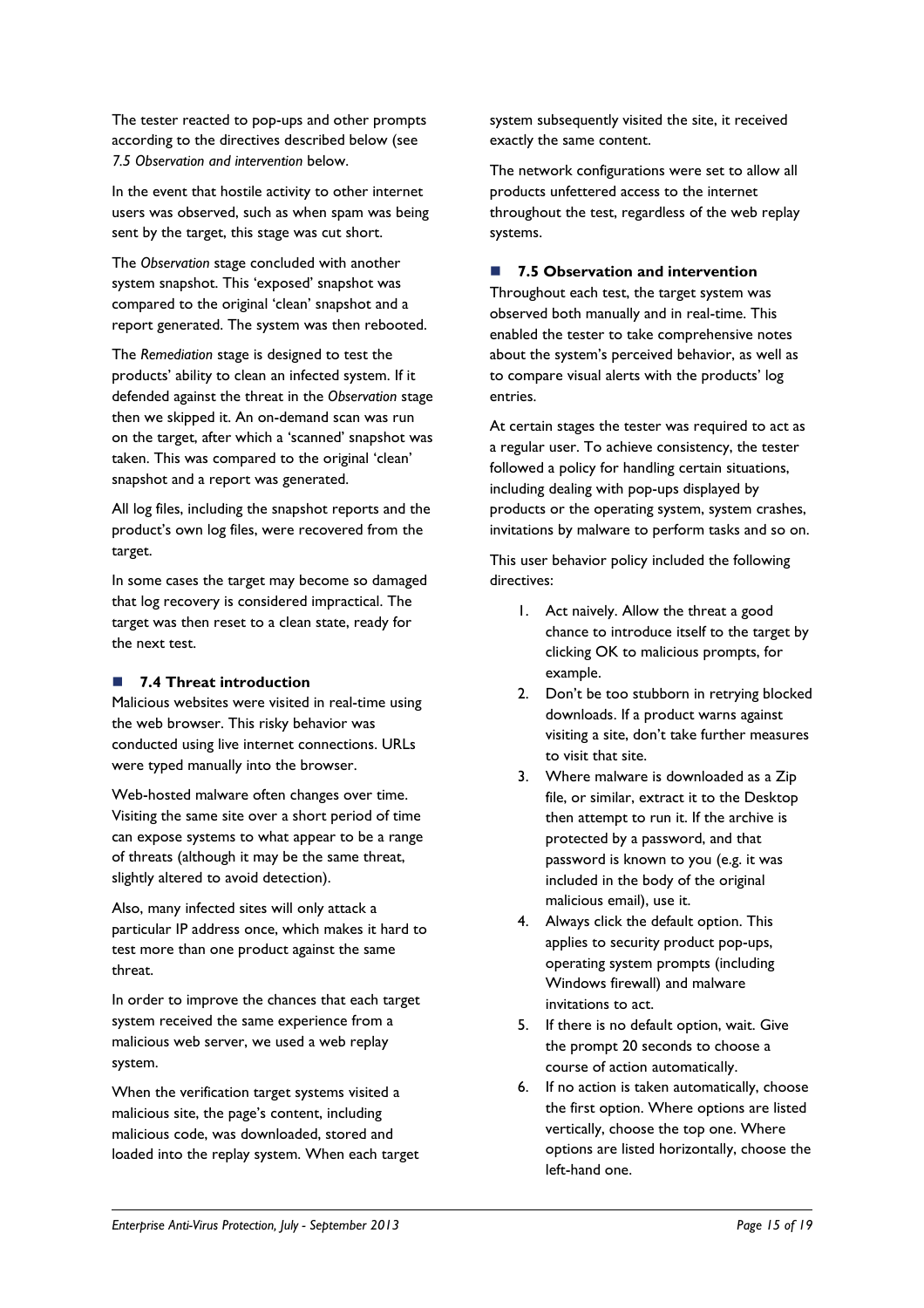### **7.6 Remediation**

When a target is exposed to malware, the threat may have a number of opportunities to infect the system. The security product also has a number of chances to protect the target. The snapshots explained in 7.3 Test stages on page 14 provided information that was used to analyze a system's final state at the end of a test.

Before, during and after each test, a 'snapshot' of the target system was taken to provide information about what had changed during the exposure to malware. For example, comparing a snapshot taken before a malicious website was visited to one taken after might highlight new entries in the Registry and new files on the hard disk.

Snapshots were also used to determine how effective a product was at removing a threat that had managed to establish itself on the target system. This analysis gives an indication as to the levels of protection that a product has provided.

These levels of protection have been recorded using three main terms: defended, neutralized, and compromised. A threat that was unable to gain a foothold on the target was defended against; one that was prevented from continuing its activities was neutralized; while a successful threat was considered to have compromised the target.

A defended incident occurs where no malicious activity is observed with the naked eye or thirdparty monitoring tools following the initial threat introduction. The snapshot report files are used to verify this happy state.

If a threat is observed to run actively on the system, but not beyond the point where an ondemand scan is run, it is considered to have been neutralized.

Comparing the snapshot reports should show that malicious files were created and Registry entries were made after the introduction. However, as long as the 'scanned' snapshot report shows that either the files have been removed or the Registry entries have been deleted, the threat has been neutralized.

The target is compromised if malware is observed to run after the on-demand scan. In some cases a product might request a further scan to complete the removal. We considered secondary scans to

be acceptable, but continual scan requests may be ignored after no progress is determined.

An edited 'hosts' file or altered system file also counted as a compromise.

### ■ 7.7 Automatic monitoring

Logs were generated using third-party applications, as well as by the security products themselves.

Manual observation of the target system throughout its exposure to malware (and legitimate applications) provided more information about the security products' behavior.

Monitoring was performed directly on the target system and on the network.

### Client-side logging

A combination of Process Explorer, Process Monitor, TcpView and Wireshark were used to monitor the target systems. Regshot was used between each testing stage to record a system snapshot.

A number of Dennis Technology Labs-created scripts were also used to provide additional system information. Each product was able to generate some level of logging itself.

Process Explorer and TcpView were run throughout the tests, providing a visual cue to the tester about possible malicious activity on the system. In addition, Wireshark's real-time output, and the display from the web proxy (see Network logging, below), indicated specific network activity such as secondary downloads.

Process Monitor also provided valuable information to help reconstruct malicious incidents.

### Network logging

All target systems were connected to a live internet connection, which incorporated a transparent web proxy and a network monitoring system. All traffic to and from the internet had to pass through this system.

An HTTP replay system ensured that all target systems received the same malware as each other. It was configured to allow access to the internet so that products could download updates and communicate with any available 'in the cloud' servers.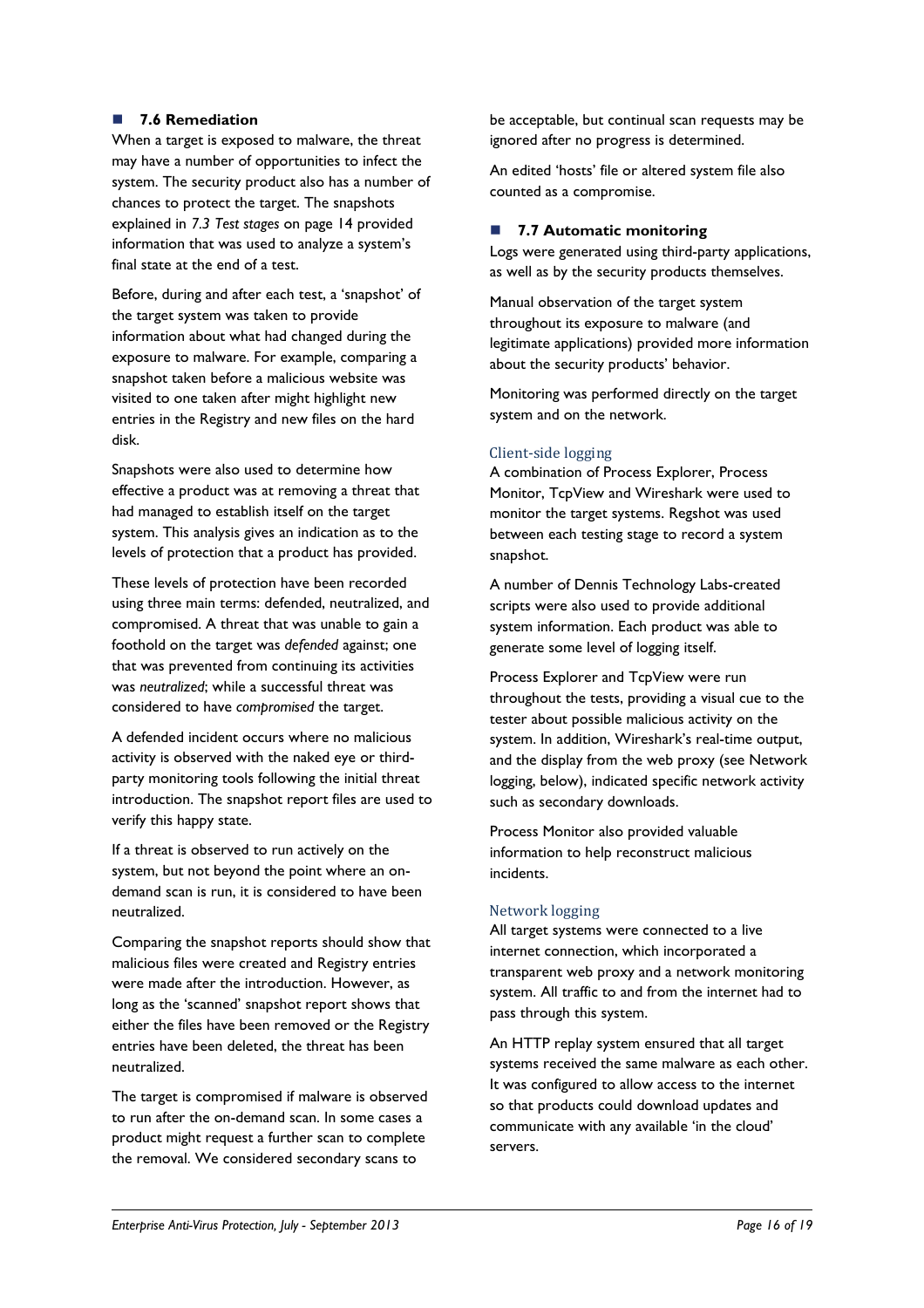### 8. CONCLUSIONS

### Where are the threats?

The threats used in this test were genuine, real-life threats that were infecting victims globally at the same time as we tested the products. In almost every case the threat was launched from a legitimate website that had been compromised by an attacker.

The types of infected or malicious sites were varied, which demonstrates that effective anti-virus software is essential for those who want to use the web using a Windows PC.

Most threats installed automatically when a user visited the infected webpage. This infection was often invisible to a casual observer.

#### ■ Where does protection start?

The strongest products blocked the site before it was even able to deliver its payload. The weakest tended to handle the threat after it had started to interact with the target system.

The McAfee bundle of products was compromised the same number of times as the Trend Micro package. However, the McAfee software scored higher than Trend Micro's (in terms of protection ratings) because it blocked one extra threat, while the Trend Micro software neutralized it.

#### Sorting the wheat from the chaff

Kaspersky Endpoint Security for Windows and Symantec Endpoint Protection scored highest in terms of malware protection. With half a point between them they effectively draw for first place.

Kaspersky's product was not compromised in this test, while Symantec's lost out to two threats. However, Symantec Endpoint Protection's superior handling of legitimate software helped bring its total accuracy rating up in line with Kaspersky's.

Other products were compromised between seven to 16 times.

Microsoft System Center Endpoint Protection was particularly poor at detecting malware and protected against just 84 per cent of the threats.

Anti-malware products need to be able to distinguish between malicious and non-malicious programs. Most of the software would delegate some decisions to users when installing legitimate software.

Products from Trend Micro and McAfee were the most paranoid and onerous to use, while those from Kaspersky and Symantec asked users a handful of questions and blocked one program each without asking.

Microsoft's solution was the least intrusive and so was the most effective in this part of the test. This helped increase its total accuracy rating so much that it achieved an award in this test. Microsoft System Center Endpoint Protection was the only product that did not interact with the user when legitimate software was installed.

Overall, considering each product's ability to handle both malware and legitimate applications, the clear winners were Kaspersky Endpoint Security for Windows and Symantec Endpoint Protection.

### ■ Anti-virus is important (but not a panacea)

This test shows that with even a relatively small sample set of 100 threats there is a significant difference in performance between the anti-virus programs. Most importantly, it illustrates this difference using real threats that attacked real computers at the time of testing.

The average protection level of the tested products is 93 per cent (see 3. Protection Scores on page 8).

This percentage is much lower than some detection results typically quoted in anti-malware marketing material.

The presence of anti-malware software can be seen to decrease the chances of a malware infection even when the only sites being visited are proven to be actively malicious. That said, only one product achieved a 100 per cent protection rate.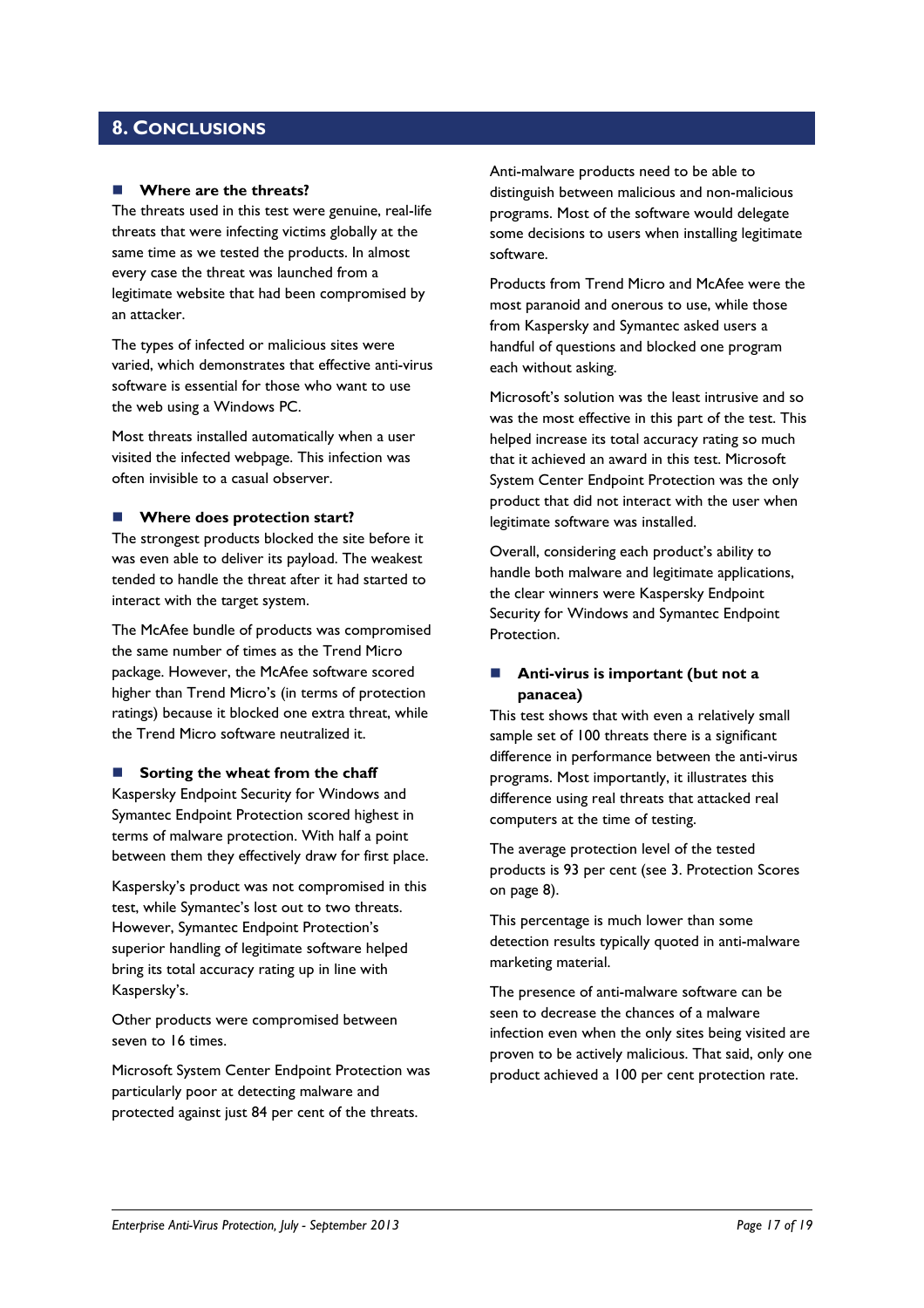## APPENDIX A: TERMS USED

| Compromised            | Malware continues to run on an infected system, even after an on-demand scan.                                                                                                                                                                                                                                                     |
|------------------------|-----------------------------------------------------------------------------------------------------------------------------------------------------------------------------------------------------------------------------------------------------------------------------------------------------------------------------------|
| Defended               | Malware was prevented from running on, or making changes to, the target.                                                                                                                                                                                                                                                          |
| <b>False Positive</b>  | A legitimate application was incorrectly classified as being malicious.                                                                                                                                                                                                                                                           |
| Introduction           | Test stage where a target system is exposed to a threat.                                                                                                                                                                                                                                                                          |
| Neutralized            | Malware or exploit was able to run on the target, but was then removed by the security<br>product.                                                                                                                                                                                                                                |
| Observation            | Test stage during which malware may affect the target.                                                                                                                                                                                                                                                                            |
| On-demand (protection) | Manual 'virus' scan, run by the user at an arbitrary time.                                                                                                                                                                                                                                                                        |
| Prompt                 | Questions asked by software, including malware, security products and the operating<br>system. With security products, prompts usually appear in the form of pop-up windows.<br>Some prompts don't ask questions but provide alerts. When these appear and<br>disappear without a user's interaction, they are called 'toasters'. |
| Real-time (protection) | The 'always-on' protection offered by many security products.                                                                                                                                                                                                                                                                     |
| Remediation            | Test stage that measures a product's abilities to remove any installed threat.                                                                                                                                                                                                                                                    |
| Round                  | Test series of multiple products, exposing each target to the same threat.                                                                                                                                                                                                                                                        |
| Snapshot               | Record of a target's file system and Registry contents.                                                                                                                                                                                                                                                                           |
| Target                 | Test system exposed to threats in order to monitor the behavior of security products.                                                                                                                                                                                                                                             |
| Threat                 | A program or other measure designed to subvert a system.                                                                                                                                                                                                                                                                          |
| Update                 | Code provided by a vendor to keep its software up to date. This includes virus<br>definitions, engine updates and operating system patches.                                                                                                                                                                                       |